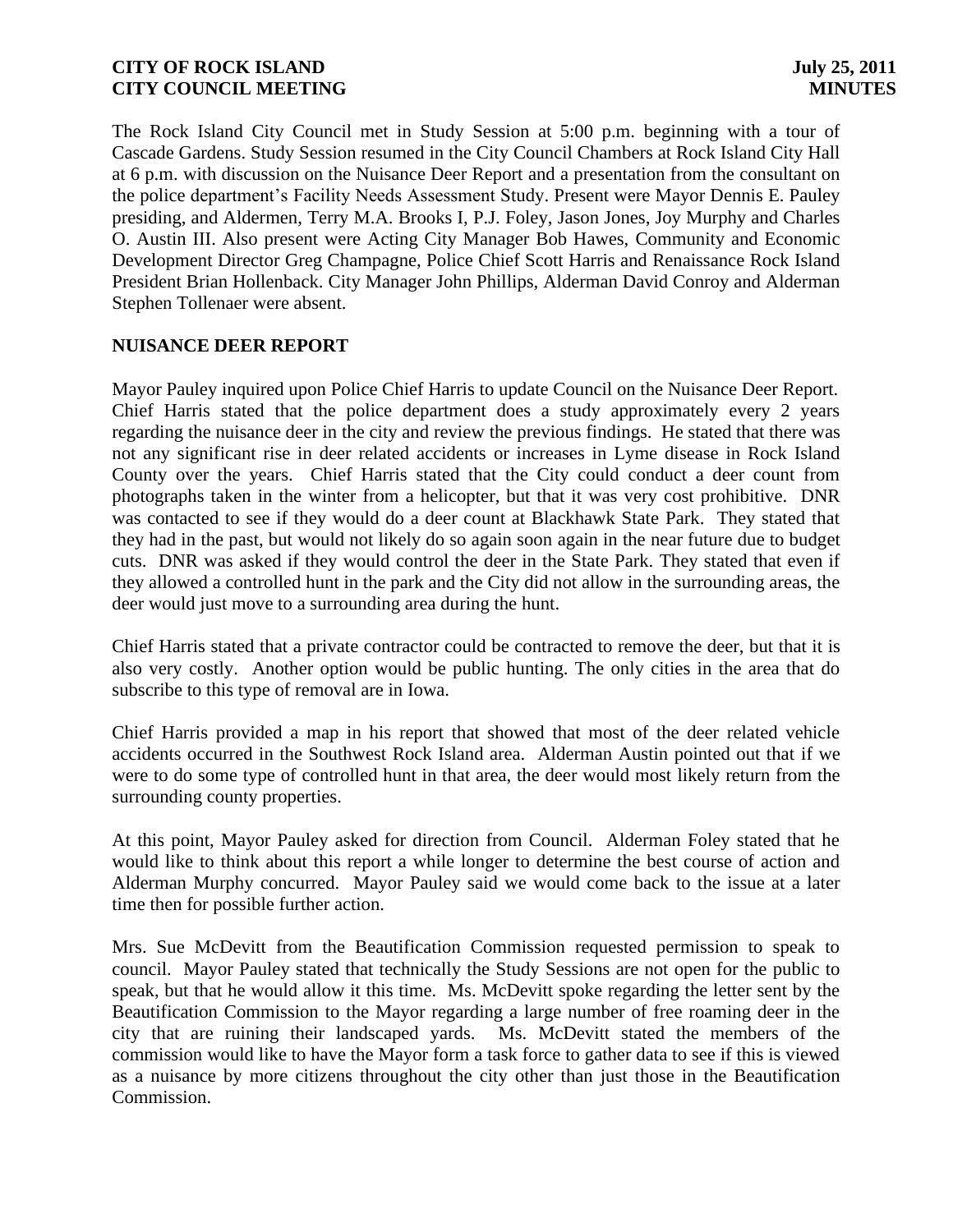Mayor Pauley stated he would look into the matter further and consider the request for a task force. Alderman Murphy stated that she thought it was a good idea to see how widespread the deer nuisance problem was in Rock Island and Alderman Foley concurred.

At this time, Bob Towler also wished to speak. Mr. Towler stated that several people have told him that they are no longer putting new plantings in their landscape due to the damage the deer population cause. He stated that deer repopulate rapidly and a management system would be needed to keep the population at a manageable level. He also suggested that a number of people may be willing to pay for a bow and arrow permit to hunt within the city like they do in Davenport and Bettendorf. He stated that the deer have damaged several of the new trees planted in Chippiannock Cemetery already.

Mayor Pauley restated that he will consider the task force and be get back to the group.

## **POLICE DEPARTMENT FACILTY NEEDS STUDY**

Mayor Pauley inquired upon Lt. Tim McCloud to update Council on the status of the study and to introduce the consultant.

Mr. Dean Roberts of McClaren, Wilson & Lawrie, Inc. stepped forward and advised that they are at the midpoint and his intent was to update Council on the status of the study. The members of the police department have completed surveys as to their functions and needs in their departments. The steering committee is looking at the facility size and will be looking at several newer police departments in the area to gain their insight and suggestions. He stated the current size of the police department is about 22,000 square feet and shared comparisons with Davenport, Milan and Moline, all of whom built new facilities in the past few years.

Mr. Roberts discussed the cost breakdown – construction costs (building construction and site  $construction$ ) + soft costs (design, financing, furniture, technology, etc.) = project costs.

Mr. Roberts ended by saying the next step was completing the data and bringing it back to Council in a report sometime in September.

Alderman Jones asked how much time was spent looking at the current facility to see if it would be useable. Mr. Roberts advised that they have looked at that possibility, but it depends on amount the square footage that is determined to be needed and if an expansion or new site would best accommodate those needs. This part of the study is still ongoing Mr. Roberts said. Alderman Jones said that he was expecting that information out of this report, but it seemed quick to jump to relocating to a new location and he said he was glad to hear that it had not been decided yet.

Alderman Foley asked when they planned to be back to Council with a whole report and Mr. Roberts advised that it was scheduled for mid-September, then the public engage process can be initiated.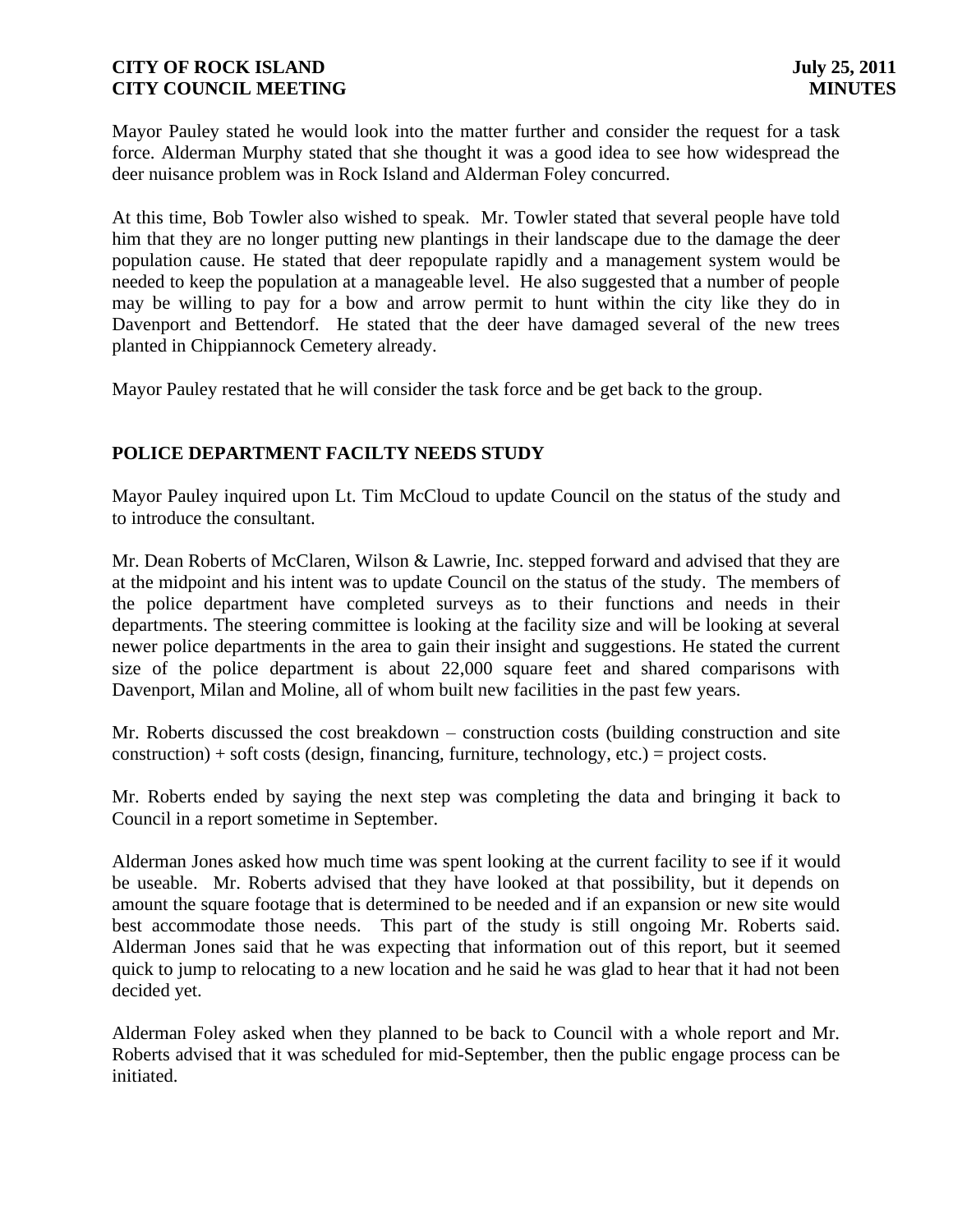## **ADJOURNMENT**

A motion made by Alderman Brooks and seconded by Alderman Conroy to adjourn the meeting carried by the following Aye and No vote. Those voting Aye being Alderman Brooks, Alderman Conroy, Alderman Foley, Alderman Tollenaer, Alderman Jones, Alderwoman Murphy and Alderman Austin; those voting No, none. The meeting was adjourned at 6:41 p.m.

> \_\_\_\_\_\_\_\_\_\_\_\_\_\_\_\_\_\_\_\_\_\_\_\_\_\_\_\_\_\_\_\_\_ Linda K. Rutten, Deputy City Clerk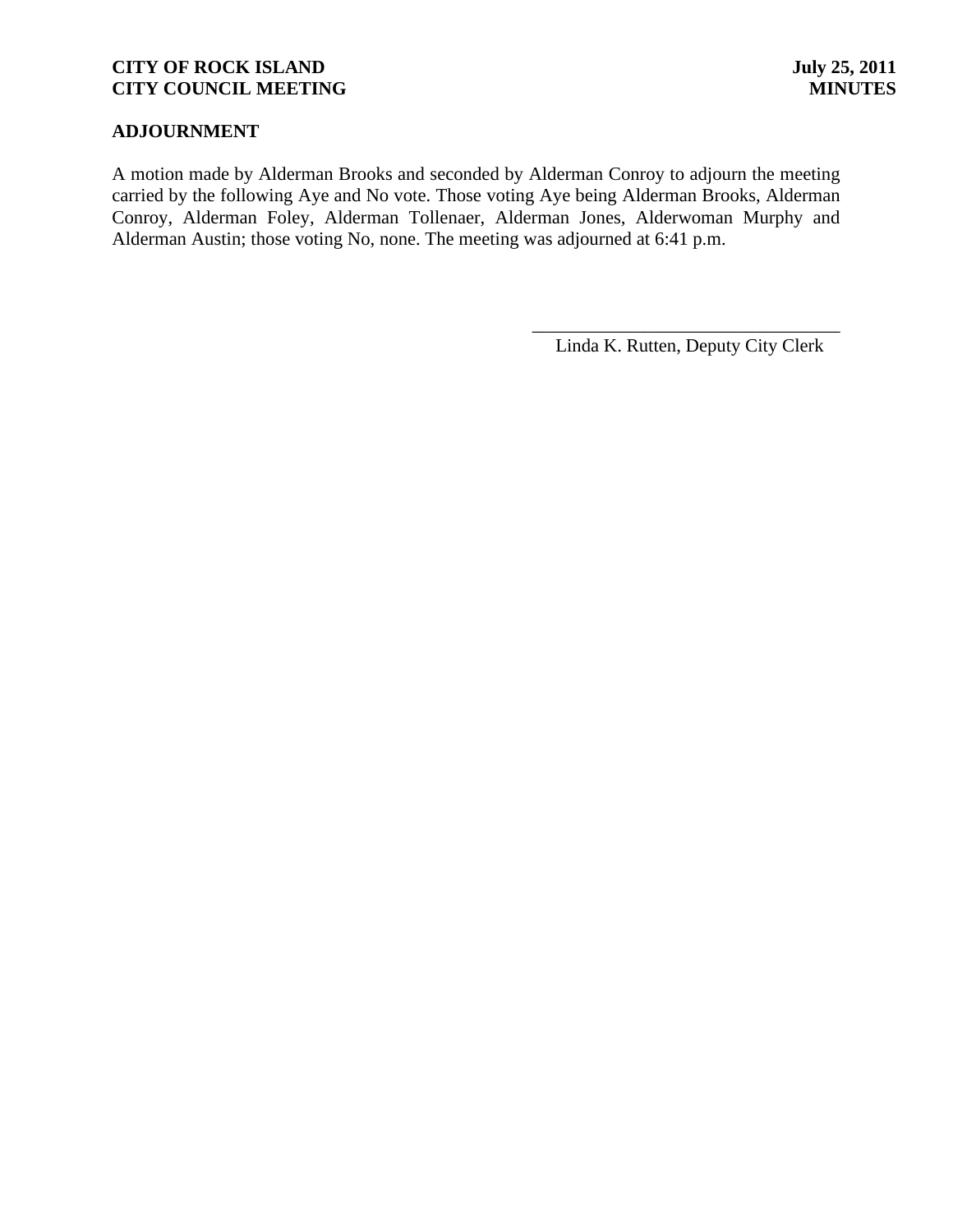Rock Island City Council met in regular session at 6:45 p.m. in Council Chambers of Rock Island City Hall. Present were Mayor Dennis E. Pauley presiding, and Aldermen Terry M.A. Brooks I, P.J. Foley, Jason Jones, Joy Murphy and Charles O. Austin III. Also present was Acting City Manager Bob Hawes and Deputy City Clerk Linda Rutten. City Manager John Phillips, Alderman David Conroy, Alderman Stephen Tollenaer and City Clerk Aleisha Patchin were absent.

### **Introductory Proceedings**

Mayor Pauley called the meeting to order and led in the Pledge of Allegiance. Alderman Foley gave the Invocation.

### Agenda Item #5 **Minutes of the Meeting of July 11, 2011.**

A motion was made by Alderman Foley and seconded by Alderman Jones to approve the Minutes of the Meeting of July 11, 2011. The motion carried by the following Aye and No vote; those voting Aye being Alderman Brooks, Alderman Foley, Alderman Jones, Alderman Murphy and Alderman Austin; those voting No, none.

### Agenda Item #6 **Update Rock Island by Mayor Pauley**

The City of Rock Island was pleased to be a part of the First Army Color Uncasing Ceremony held on July 21, 2011 at Rock Island Arsenal. First Army has officially moved its headquarters from Ft. Gillem, Georgia to Rock Island Arsenal. First Army mobilizes trains, validates, and deploys Reserve Component units in accordance with Combatant Commander, Department of Army, and Forces Command directives. The City of Rock Island welcomes First Army soldiers and civilian employees. We look forward to calling you neighbors and friends.

The City of Rock Island will make available applications for CDBG and Gaming funds on Monday, August 1, 2011. Agencies interested in applying for funds should complete an application and return it to the City of Rock Island Planning and Redevelopment Division by 5:00 pm. Thursday, September 1, 2011. Please note that late applications will not be accepted. Applications from individual households are also not accepted. The actual amount available will not be known until the Fall of 2012. Applicants seeking funding to support housing, neighborhood, and economic development activities are encouraged to apply. This year the City is also allocating \$50,000 in gaming funds to support non-City social service agencies providing services to Rock Island residents. This is in response to the continuing reduction in Community Development Block Grant (CDBG) funding to Rock Island, where we have seen annual allocation decline from nearly \$1.6 million in fiscal year 2000-01 to \$953,108 expected in FY 2012-13.

All CDBG and Gaming–related information including applications, Citizens Advisory Committee (CAC) meeting times, and allocation policies may be obtained on the City website at [www.rigov.org](http://www.rigov.org/) under "City Clicks" starting August 1. Applications will be available online in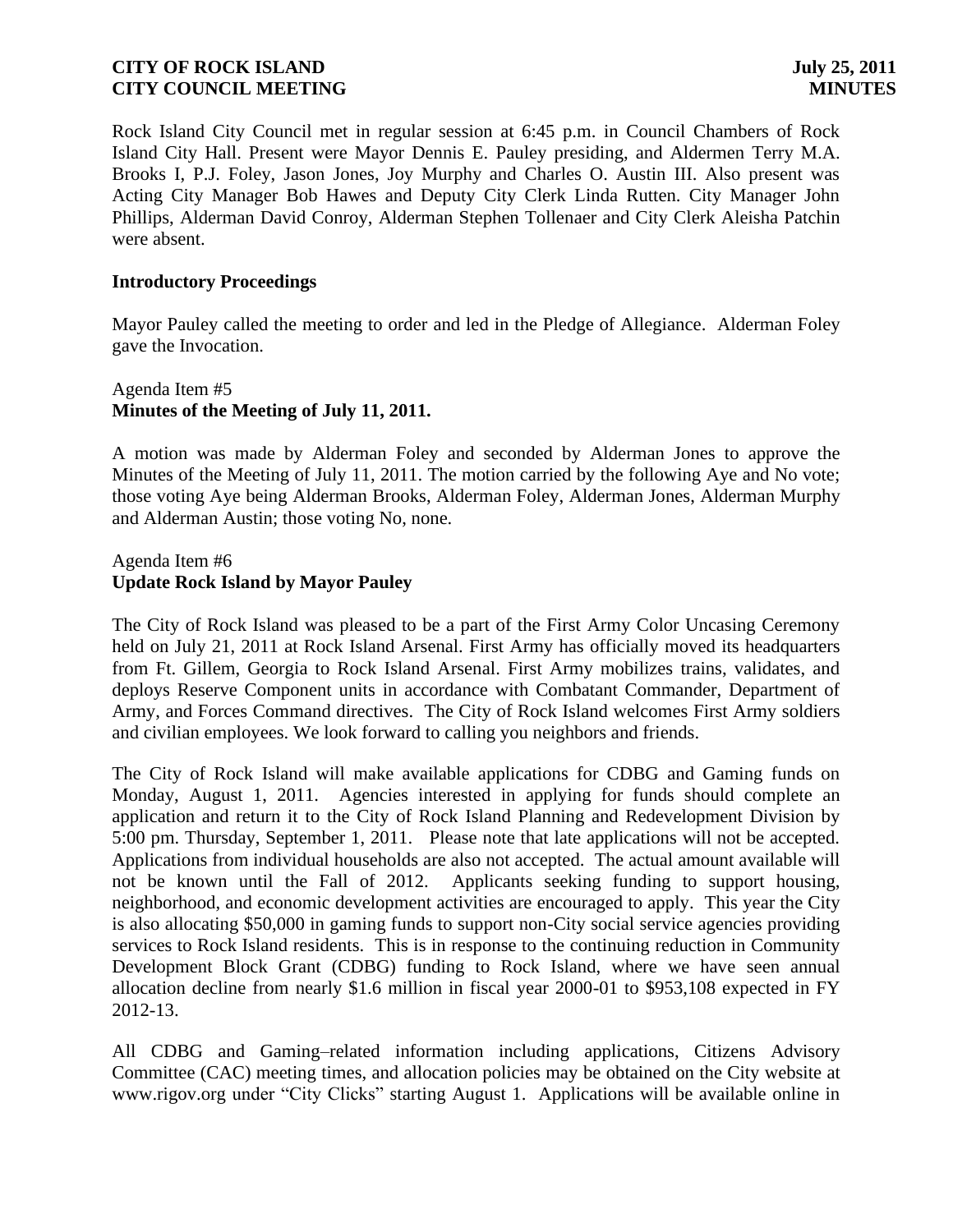WORD and PDF format starting August 1. Agencies wishing to receive a hard copy of the application or those with questions about the CDBG or Gaming process, may contact Trisha Griffin or Alan Carmen at 732-2900.

National Night Out Against Crime - Community Caring Conference's National Night Out Against Crime, in partnership with the Rock Island Police Department, will be held 5:30 to 7:30 pm, Tuesday, August  $2^{nd}$  in Longview Park. This 28th annual event includes a community picnic, activities and crime prevention awareness information, presentations, a light bulb giveaway and games. Also featured this year is a friendly competition between Chief Scott Harris and another Quad City police chief. Target is the National Night Out sponsor.

Starlight Revue Concert Series - The Starlight Revue Concert Series continues in Lincoln Park on Tuesday, July  $26<sup>th</sup>$  with Main Ave. Jazz Band and dance lessons with OCSoDA. Ice cream social and food by Hy-Vee begin at 6:00 pm and the concert starts at 7:00 pm. This event is free. Rain date is Wednesday, July  $27<sup>th</sup>$ .

Agenda Item #7

Proclamation declaring Tuesday, August 2<sup>nd</sup>, 2011 National Night Out.

Ametra Carroll stepped forward to accept the proclamation and invited everyone to attend.

### Agenda Item #8

**Mayor Pauley closed the regular meeting at 6:53 p.m. and opened a Public Hearing on a request from Ashley Harris, 1627 14 ½ Street, Rock Island.** Harris is the Manager for the G-5 Dance Club and is requesting a waiver of the signature requirement to secure a Youth Dance License at  $50211<sup>th</sup>$  Street.

Mayor Pauley swore in Mr. Harris and Mr. Harris proceeded to update Council on the status of his Youth Dance License. He stated that most of the code violations cited in the building that needed to be corrected before his license could be issued had been done. The remaining electrical box violation was scheduled to be repaired later in the week. Alderman Brooks stated that he believed that if Council approved the license, it could be on the condition that all violations are corrected before the license could be issued. Mayor Pauley asked Mr. Harris about the lack of signatures on the petition. Mr. Harris stated that it was just bad timing, that he couldn't make contact in the short amount of time given to get all the signatures, but in the first application he had all the signatures but one.

Alderman Austin asked if anyone had given any resistance when asked to sign the petition and Mr. Harris replied no. Alderman Austin also asked about the liability insurance and Mr. Harris stated that he would obtain this insurance and submit it with his application as soon as he has been approved. Alderman Austin asked about the fire code occupancy rate and Mr. Harris stated that as of right now it is 112 individuals. Alderman Austin reminded Mr. Harris that the amended ordinance stated that there must be one adult for every 20 minors and that any violations would not be taken lightly by staff or Council. Alderman Austin asked about the intended hours of operation and Mr. Harris advised they are Friday and Saturday 8 p.m. – 1 a.m. for those  $17 - 20$  and  $8$  p.m.  $- 11:30$  ( $1/2$  hour before curfew) for those  $14 - 17$  years of age.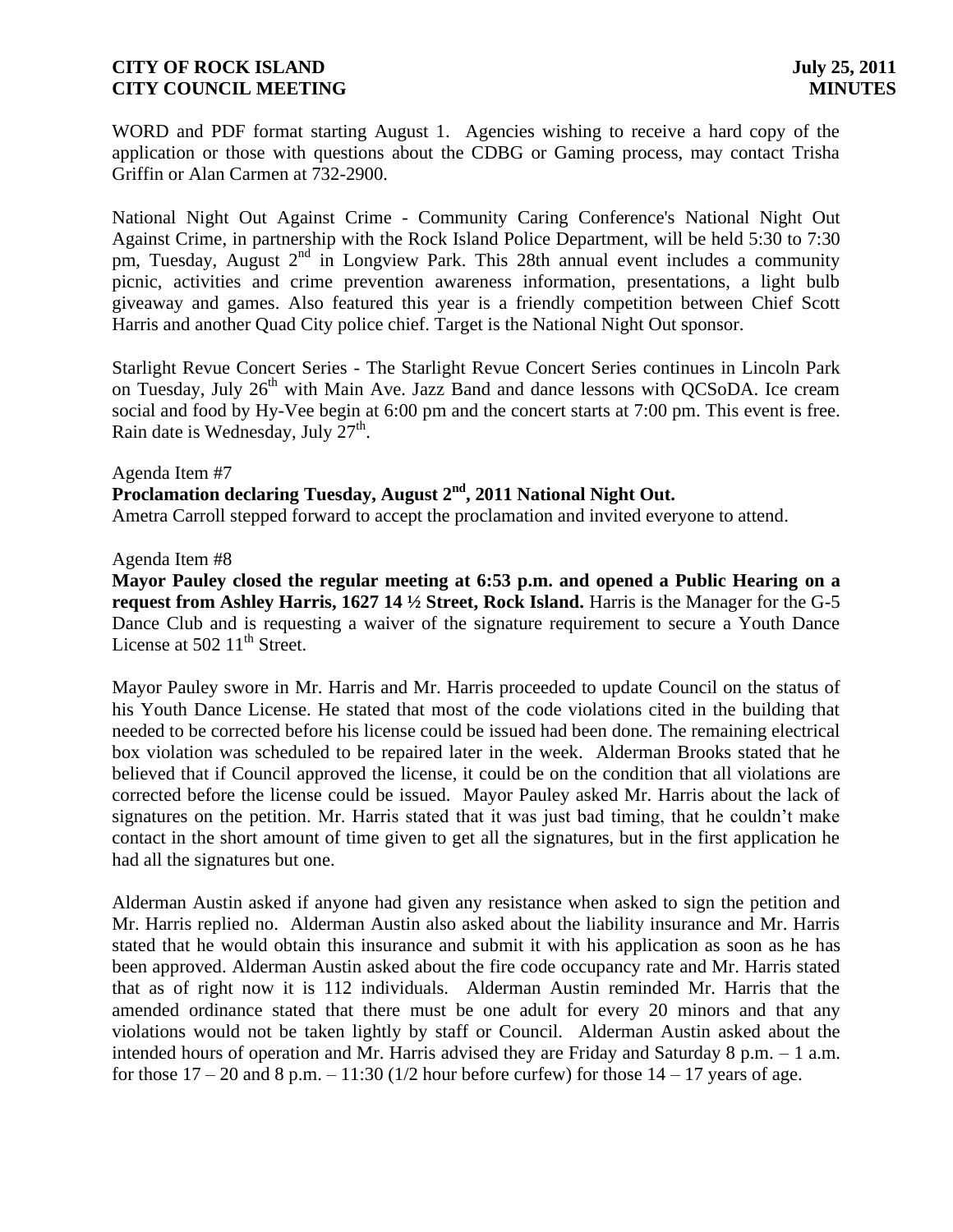Alderman Jones asked to clarify with staff the signatures received on the first application. Chief Harris advised that Mr. Harris had all the signatures on the first application, except they were not the signatures of the property owners, but the tenants.

Alderman Foley asked if there were to be any violations with this license, what recourse would the city have. Chief Harris answered that the way the ordinance is written, the Police Chief has the ability to suspend or revoke the license. Chief went on to state that Mr. Harris will have to do due diligence and strictly follow the ordinance.

Alderman Austin asked how much off street parking there was and Mr. Harris replied none, but that there is a parking lot in front and on the side of the building. Alderman Brooks cautioned that Mr. Harris will have to keep the parking lots patrolled frequently to avoid any problems.

Mayor Pauley asked if there was anyone wishing to speak in favor of this license – no one responded. Mayor Pauley asked if there was anyone wishing to speak against – no one responded.

Mr. Harris was called back to the stand and Alderman Murphy asked if there was any type of security measures in his plan to monitor the parking lot and Mr. Harris said he has three people outside, two at the door and one walking the perimeter. He also said he is there the next morning picking up the trash from the night before. Alderman Murphy stated that she has issues with the age differences allowed in the club and recommended the club be open different nights to different ages. Mr. Harris said he could open Friday nights for the younger youths and Saturday nights for the older set as that hasn't been decided yet.

Alderman Jones asked if ordinance stated the license could be re-evaluated after one year and Chief Harris confirmed this. Chief also stated they would like to meet with Mr. Harris and his staff before they open to get off on the right foot.

Alderman Murphy voiced concerns about the possibility of a capacity crowd inside and hundreds of people out in the parking lot. Chief Harris stated that it would be up to the license holder to make sure order was maintained both inside and outside of the property. Alderman Murphy stated that she could support this license if Mr. Harris was willing to open on separate nights for different ages groups as discussed early, otherwise she could not. Mr. Harris stated he would be willing to do this and Alderman Murphy said she would take Mr. Harris at his word that he would do this.

Mayor Pauley closed the Public Hearing at 7:19 p.m., and reconvened the regular meeting and entertained a motion. It was moved by Alderman Austin, seconded by Alderman Brooks to approve the request, subject to completing the remaining work regarding code issues and submitting a certificate of liability insurance to the City Clerk listing the City as additional insured. The motion carried by the following Aye and No vote; those voting Aye being Alderman Brooks, Alderman Jones, Alderman Murphy and Alderman Austin; those voting No, Alderman Foley.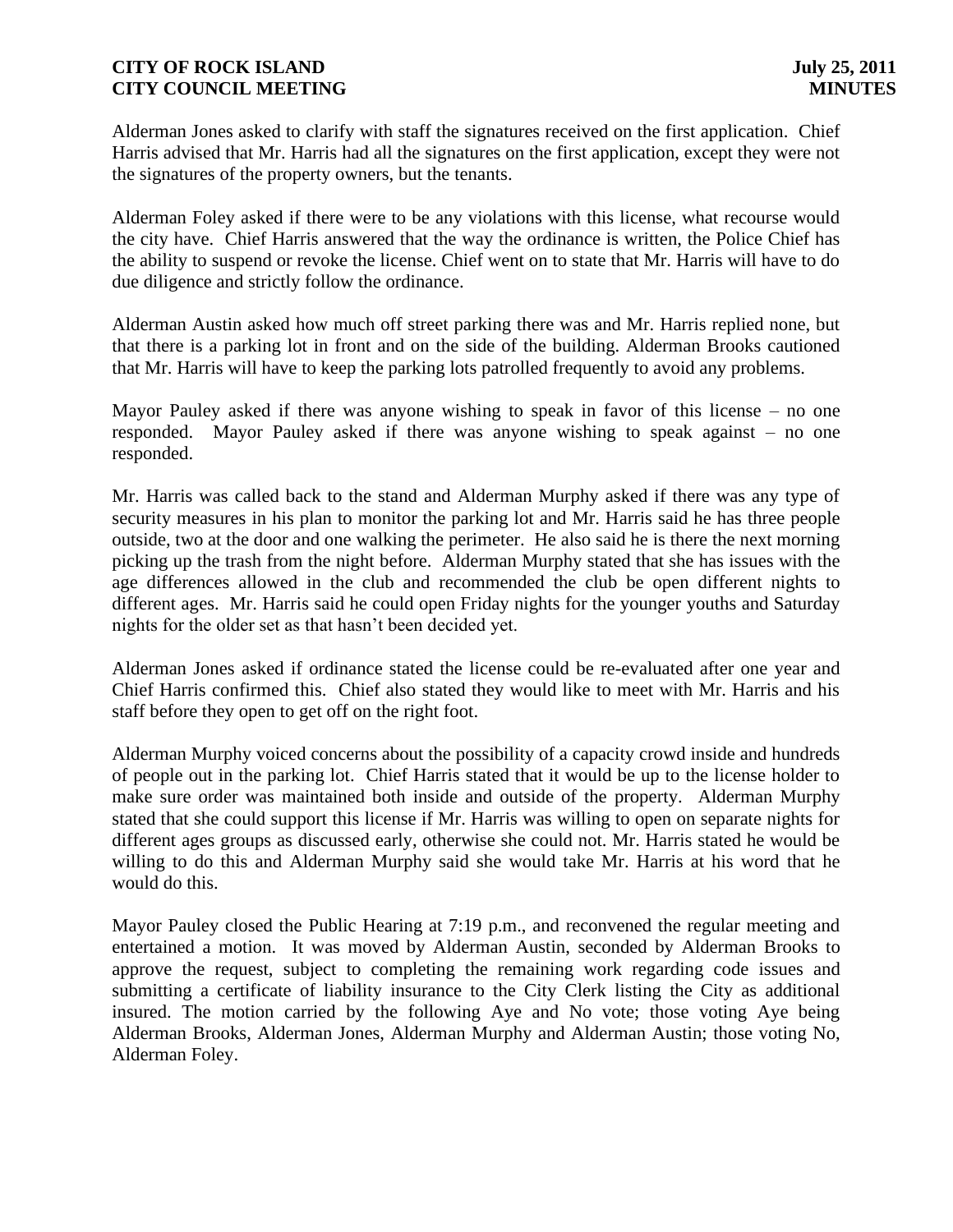### Agenda Item #9

**Mayor Pauley again closed the regular meeting at 7:21 and opened a Public Hearing on a request from Chris Thompson, owner of Ganson's Neighborhood Bakery and Café for an amendment to the Special Use Permit allowing for additional cooler and freezer space.**

Mayor Pauley swore in Chris Thompson,  $2819 - 47<sup>th</sup>$  Street Court, Rock Island who requested an amendment to her Special Use Permit to be able to replace their current cooler with a larger cooler.

Mayor Pauley asked if there was anyone who wished to speak either in favor or against this – no one came forward.

Alderman Murphy stated that it is great to have business come forward because of expansion needs.

Mayor Pauley closed the Public Hearing and reconvened the regular meeting and entertained a motion. It was moved by Alderman Austin, seconded by Alderman Foley to approve the amendment as recommended. The motion carried by the following Aye and No vote; those voting Aye being Alderman Brooks, Alderman Foley, Alderman Jones, Alderman Murphy and Alderman Austin; those voting No, none.

### Agenda Item #10

## **A Special Ordinance amending a Special Ordinance granting a special use permit for Ganson's Neighborhood Bakery and Café, 3055 38th Street.**

It was moved by Alderman Austin, seconded by Alderman Foley to consider, suspend the rules and pass the ordinance. The motion carried by the following Aye and No vote; those voting Aye being Alderman Brooks, Alderman Foley, Alderman Jones, Alderman Murphy and Alderman Austin; those voting No, none.

### Agenda Item #11

## **An Ordinance authorizing the issuance of General Obligation Bonds, Series 2011A to finance street improvement projects and the refunding of prior bonds.**

It was moved by Alderman Murphy, seconded by Alderman Austin to consider the ordinance. The motion carried by the following Aye and No vote; those voting Aye being Alderman Brooks, Alderman Foley, Alderman Jones, Alderman Murphy and Alderman Austin; those voting No, none.

## Agenda Item #12 **A Special Ordinance establishing a handicapped parking space 1604 8th Street.**

It was moved by Alderman Murphy, seconded by Alderman Foley to consider, suspend the rules and pass the ordinance.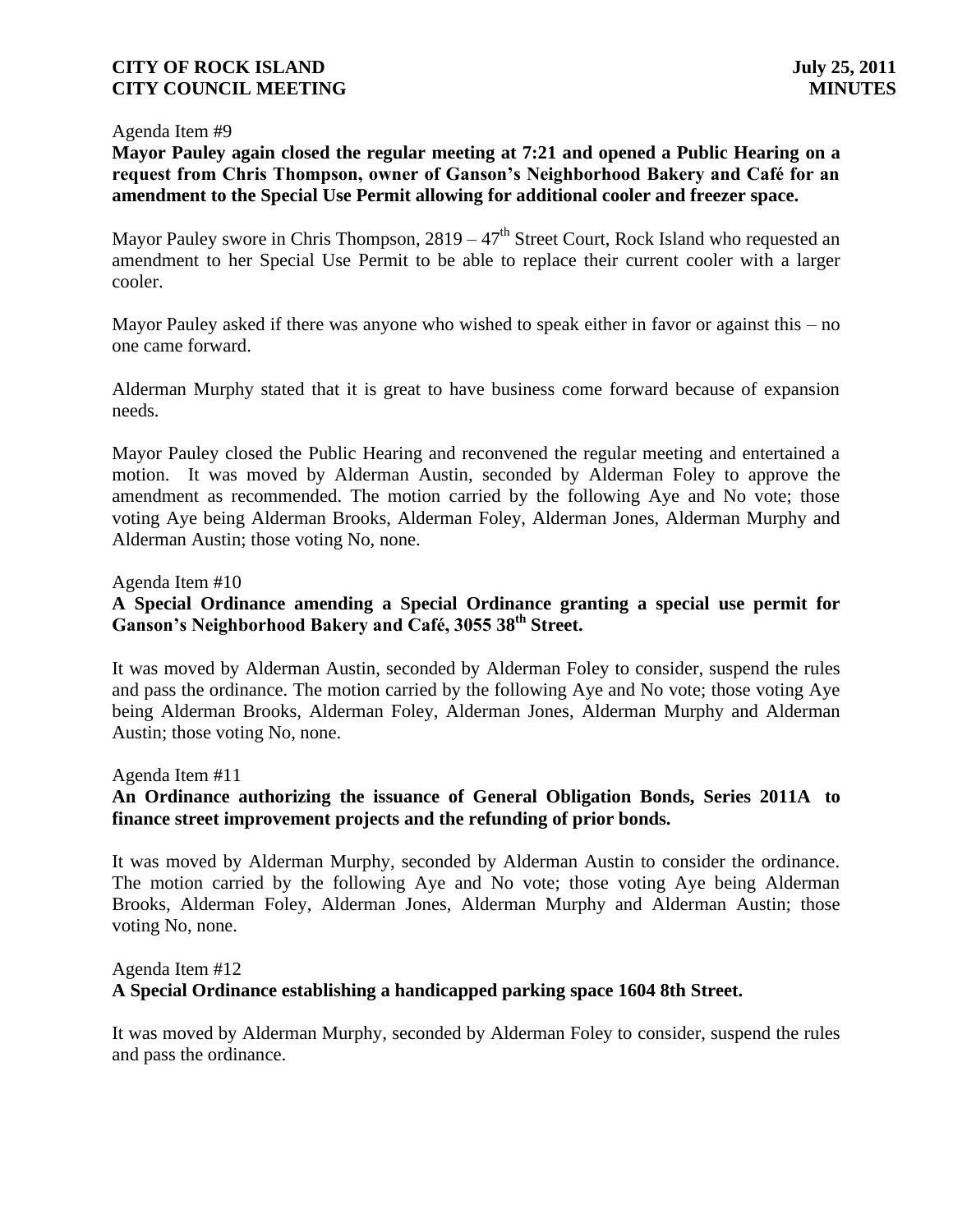Mayor Pauley pointed out that there was an error in the ordinance as it was written – that it should read \$350 fine instead of a \$250 fine. Alderman Austin made a motion to amend the ordinance to read \$350. Motion was seconded by Alderman Jones and the motion to amend carried by the following Aye and No vote; those voting Aye being Alderman Brooks, Alderman Foley, Alderman Jones, Alderman Murphy and Alderman Austin; those voting No, none.

The amended ordinance establishing the handicapped parking space carried by the following Aye and No vote; those voting Aye being Alderman Brooks, Alderman Foley, Alderman Jones, Alderman Murphy and Alderman Austin; those voting No, none.

### Agenda Item #13

# **A Special Ordinance removing a handicapped parking space at 1504 41st Street.**

It was moved by Alderman Murphy, seconded by Alderman Austin to consider, suspend the rules and pass the ordinance. The motion carried by the following Aye and No vote; those voting Aye being Alderman Brooks, Alderman Foley, Alderman Jones, Alderman Murphy and Alderman Austin; those voting No, none.

### Agenda Item #14

### **A Special Ordinance establishing a stop intersection at 6th Street regulating northbound and southbound traffic at its intersection with 14th Avenue.**

It was moved by Alderman Brooks, seconded by Alderman Jones to consider, suspend the rules and pass the ordinance. The motion carried by the following Aye and No vote; those voting Aye being Alderman Brooks, Alderman Foley, Alderman Jones, Alderman Murphy and Alderman Austin; those voting No, none.

### Agenda Item #15

## **A Special Ordinance establishing a restricted parking zone on the east side of 23rd Street from the driveway of 2300 18th Avenue north to 18th Avenue, restricting parking to 4 hours, Monday through Friday only.**

It was moved by Alderman Murphy, seconded by Alderman Foley to consider, suspend the rules and pass the ordinance. The motion carried by the following Aye and No vote; those voting Aye being Alderman Brooks, Alderman Foley, Alderman Jones, Alderman Murphy and Alderman Austin; those voting No, none.

#### Agenda Item #16 **A Special Ordinance removing a handicapped parking space at 726 43rd Street.**

It was moved by Alderman Foley, seconded by Alderman Jones to consider, suspend the rules and pass the ordinance. The motion carried by the following Aye and No vote; those voting Aye being Alderman Brooks, Alderman Foley, Alderman Jones, Alderman Murphy and Alderman Austin; those voting No, none.

Agenda Item #17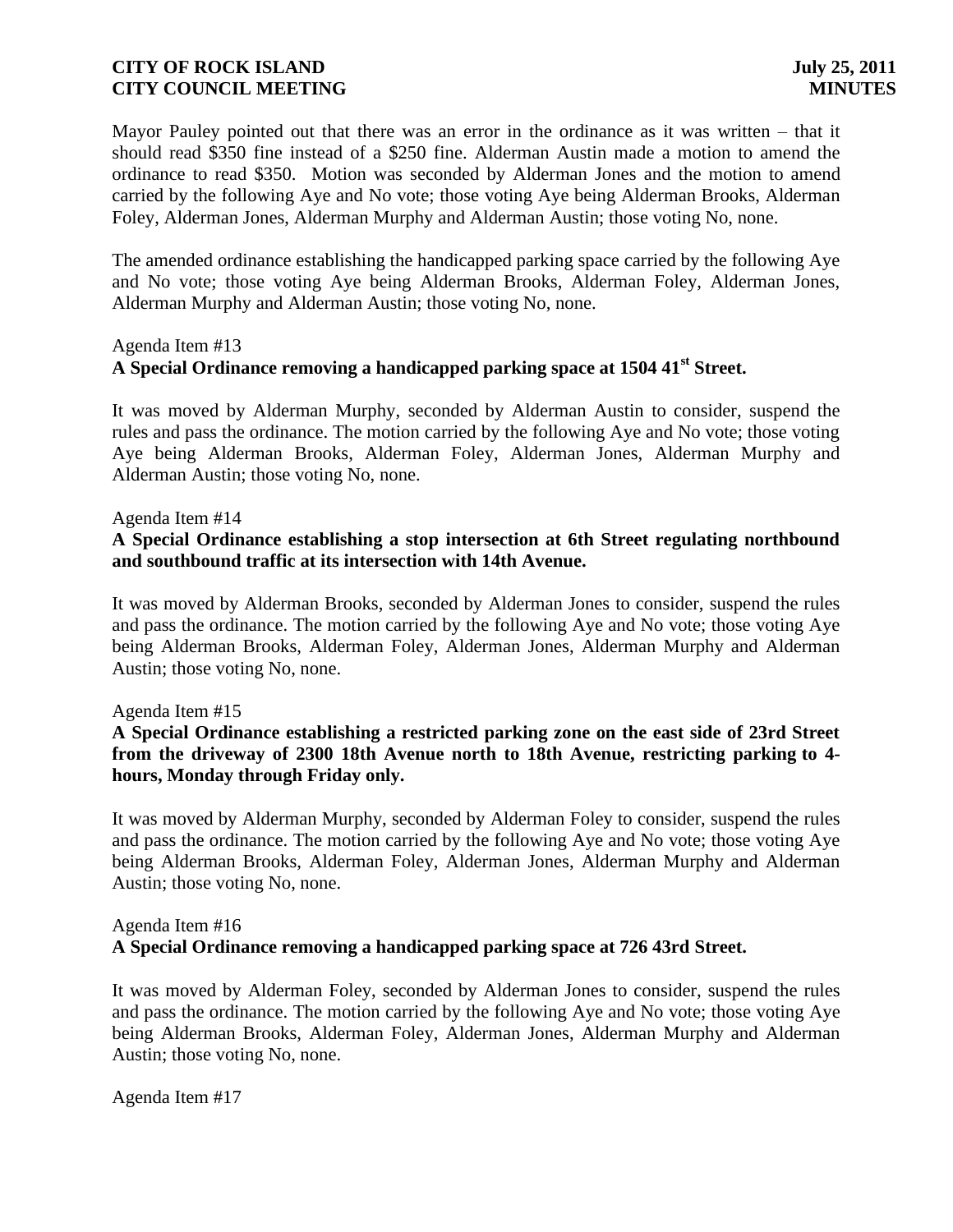### **A Special Ordinance removing a school speed zone, school crosswalks and yellow flashing warning lights on 30th Street and 38th Street.**

It was moved by Alderman Foley, seconded by Alderman Murphy to consider, suspend the rules and pass the ordinance. The motion carried by the following Aye and No vote; those voting Aye being Alderman Brooks, Alderman Foley, Alderman Jones, Alderman Murphy and Alderman Austin; those voting No, none.

### Agenda Item #18

## **A Special Ordinance amending Chapter 8 Article VII, Sec., 222 of the Code of Ordinances regarding definitions for vendor.**

It was moved by Alderman Murphy, seconded by Alderman Jones to consider, suspend the rules and pass the ordinance. Alderman Austin asked the City Attorney to explain what the purpose of this Special Ordinance was. City Attorney Ted Kutsunis explained that they were actually adding the definition of a non-food vendor to the ordinance to go along with the current food vendors who are already on the ordinance. This definition would then designate the two different types of businesses for this ordinance. With no further discussion the motion carried by the following Aye and No vote; those voting Aye being Alderman Brooks, Alderman Foley, Alderman Jones, Alderman Murphy and Alderman Austin; those voting No, none.

Agenda Item #19

## **A Special Ordinance amending Chapter 8 Article VII, Sec., 232 of the Code of Ordinances regarding the number of vendor permits.**

It was moved by Alderman Jones, seconded by Alderman Foley to consider, suspend the rules and pass the ordinance. The motion carried by the following Aye and No vote; those voting Aye being Alderman Brooks, Alderman Foley, Alderman Jones, Alderman Murphy and Alderman Austin; those voting No, none.

### Agenda Item #20 **CLAIMS**

It was moved by Alderman Austin, seconded by Alderman Foley to accept the following reports and authorize payment as recommended. The motion carried by the following Aye and No vote; those voting Aye being Alderman Brooks, Alderman Foley, Alderman Jones, Alderman Murphy and Alderman Austin; those voting No, none.

a. Report from the Public Works Department regarding payment #8 in the amount of \$284,214.82 to General Constructors, Inc. for Public Works Street Garage. (212)

b. Report from the Public Works Department regarding payment #2 in the amount of \$262,824.98 to Walter D. Laud, Inc. for 25th Avenue Reconstruction; 17th Street to 24th Street. (215)

c. Report from the Public Works Department regarding payment #5 in the amount of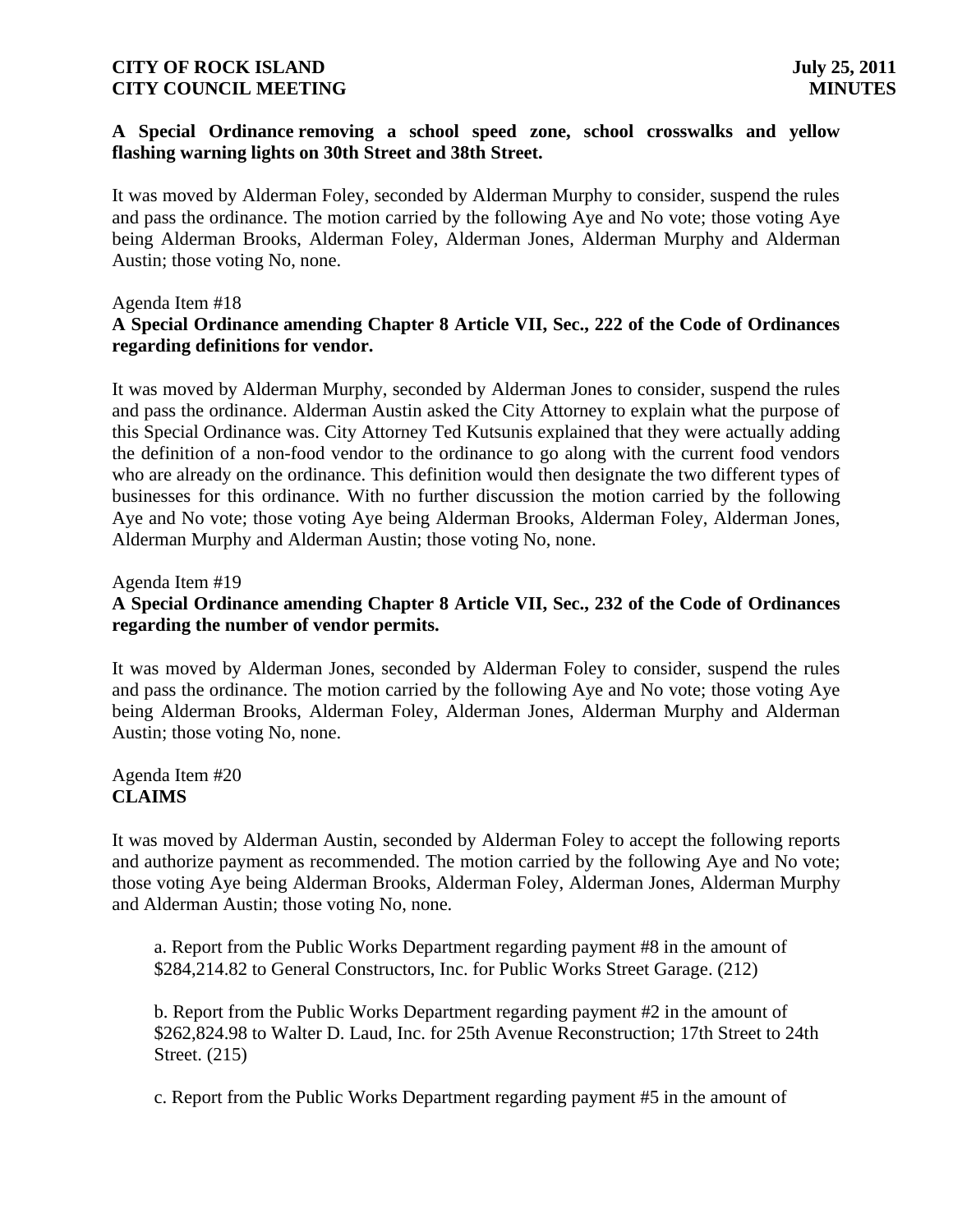\$4,963.59 to Centennial Contractors of the Quad Cities, Inc. for the 2010 50/50 Sidewalk, Curb and Tree Program. (216)

d. Report from the Public Works Department regarding payment in the amount of \$48,348.00 to Maguire Iron, Inc. for the 14th Street and 42nd Avenue Water Tower Replacement. (219)

e. Report from the Public Works Department regarding payment in the amount of \$33,940.90 to the Treasurer, State of Illinois, for the City's final payment for the Mill Street Rehabilitation Project. (222)

f. Report from the Public Works Department regarding payment in the amount of \$342,793.93 to the Treasurer, State of Illinois, for the City's final payment for the 11th Avenue - Augustana Trail project. (223)

g. Report from the Administrative Services Department regarding payment in the amount of \$19,384.00 to Harris Computer Systems for the annual Govern (business license) software maintenance.

Agenda Item #21

# **Claims for the weeks of July 8th through July 14th in the amount of \$1,840,553.83 and July 15th through July 21st in the amount of \$330,654.82.**

Alderman Jones moved and Alderman Foley seconded to allow the claims. The motion carried by the following Aye and No vote: those voting Aye being Alderman Brooks, Alderman Foley, Alderman Jones, Alderman Murphy and Alderman Austin; those voting No, none.

## Agenda Item #22 **Payroll for the weeks of June 27th through July 10th in the amount of \$1,320,819.51.**

It was moved by Alderman Foley and seconded by Alderman Murphy to allow the payroll. The motion carried by the following Aye and No vote: those voting Aye being Alderman Brooks, Alderman Foley, Alderman Jones, Alderman Murphy and Alderman Austin; those voting No, none.

### Agenda Item #23

## **Report from the Public Works Department regarding bids for the 2011 Sod Replacement Program, recommending the bid go to Bush Sports Turf in the amount of \$30,700.00.**

Alderman Murphy moved and Alderman Austin seconded to award the bid as recommended and authorize the City Manager to execute the contract documents. The motion carried by the following Aye and No vote: those voting Aye being Alderman Brooks, Alderman Foley, Alderman Jones, Alderman Murphy and Alderman Austin; those voting No, none.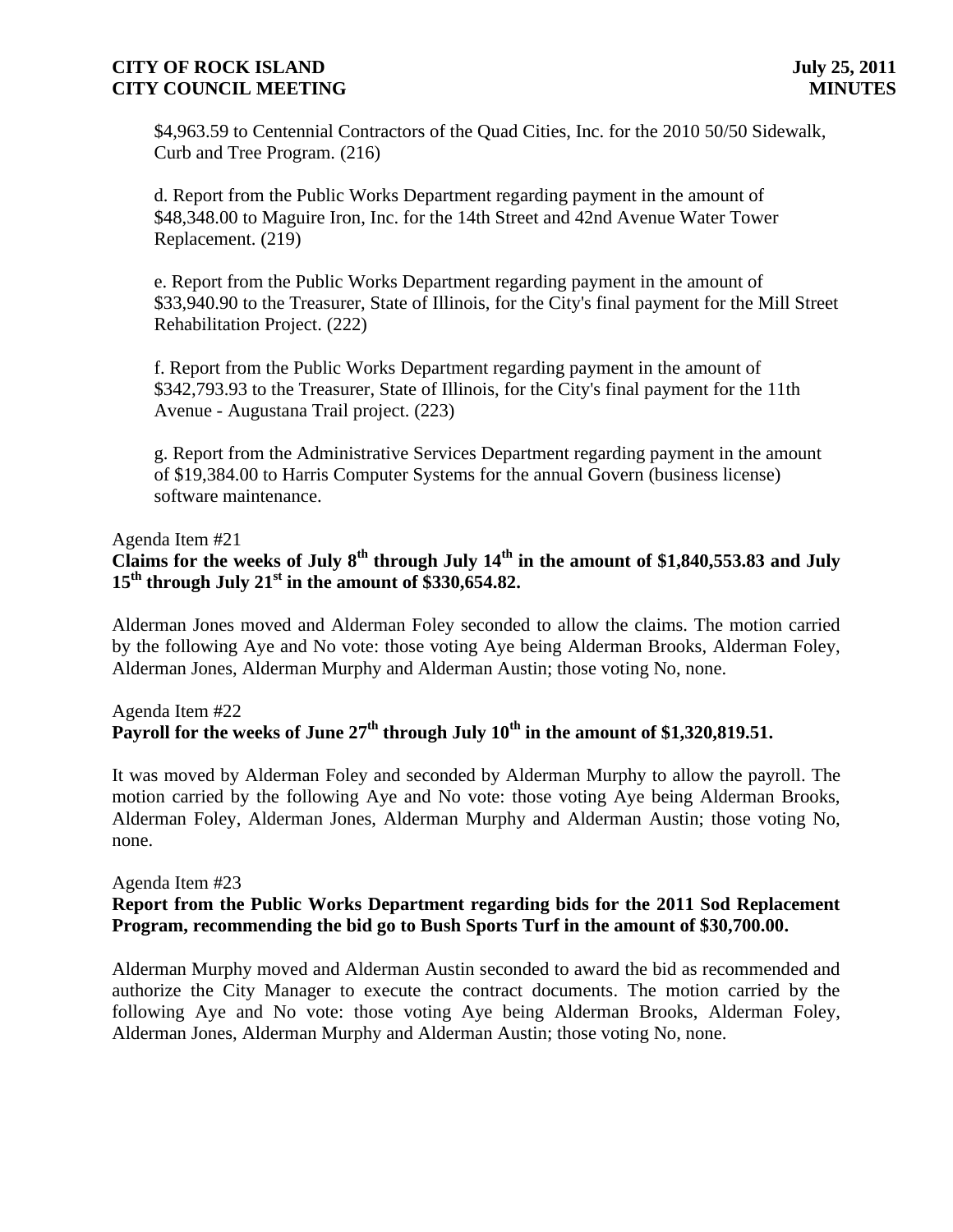#### Agenda Item #24

**Report from the Public Works Department regarding bids for the 2011 Sewer Cleaning and Televising, recommending the bid go to National Power Rodding Corporation in the amount of \$35,032.33.**

Alderman Austin moved and Alderman Murphy seconded to award the bid as recommended and authorize the City Manager to execute the contract documents. The motion carried by the following Aye and No vote: those voting Aye being Alderman Brooks, Alderman Foley, Alderman Jones, Alderman Murphy and Alderman Austin; those voting No, none.

### Agenda Item #25

## **Report from the Public Works Department regarding bids for the 2011 Parking Ramp Renovations, recommending the bid go to Western Waterproofing in the amount of \$51,566.70.**

Alderman Jones moved and Alderman Murphy seconded to award the bid as recommended and authorize the City Manager to execute the contract documents. The motion carried by the following Aye and No vote: those voting Aye being Alderman Brooks, Alderman Foley, Alderman Jones, Alderman Murphy and Alderman Austin; those voting No, none.

#### Agenda Item #26

## **Report from the Public Works Department regarding a contract with Midland Davis Corporation for the Curbside Recycling Program.**

Alderman Murphy moved and Alderman Austin seconded to award the bid as recommended and authorize the City Manager to execute the contract documents. The motion carried by the following Aye and No vote: those voting Aye being Alderman Brooks, Alderman Jones, Alderman Murphy and Alderman Austin; those voting No, Alderman Foley.

Agenda Item #27

### **Report from the Public Works Department regarding a contract with Civil Constructors for the Mill Street Wastewater Treatment Plant Expansion.**

It was moved by Alderman Foley and seconded by Alderman Murphy to approve the loan agreement with Illinois EPA, award the contract as recommended and authorize the City Manager to execute the contract documents.

Alderman Austin asked Public Works Director Robert Hawes to explain what the Illinois EPA has done for us at this time for anyone who might not be aware. Mr. Hawes explained that the Illinois EPA has given the City a \$20 million loan, the maximum amount the City can borrow per year, at 1.25 % interest rate and a \$2.5 million principle forgiveness. He also explained that the City will apply again next year for another \$20 million low interest rate loan and then a smaller loan the third year to fully cover the \$45 million expansion project. Alderman Murphy made the comment that it is important that the citizens know the savings the City is getting because of these low interest loans and how important it is that we let them know that we are looking out for their tax dollars.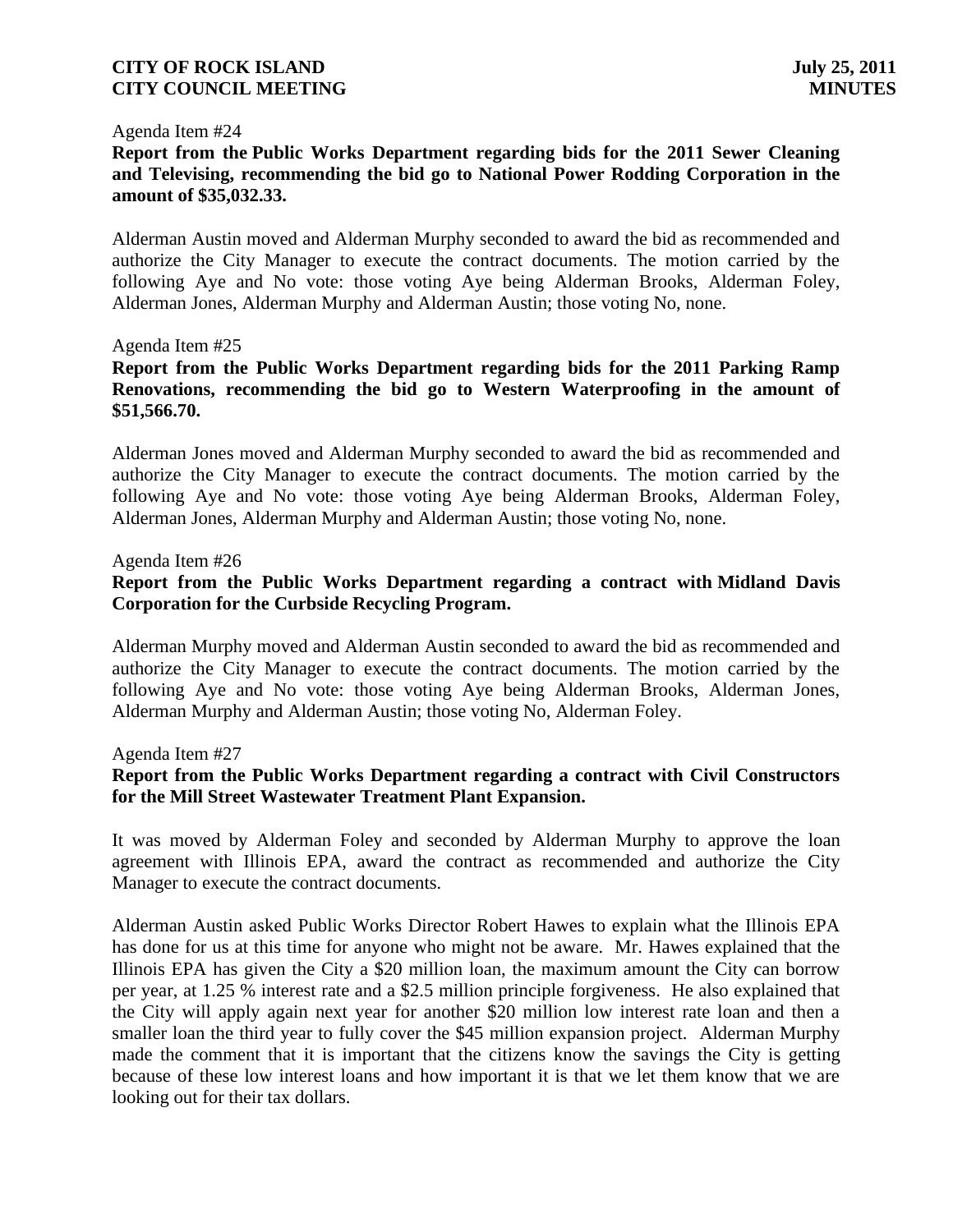The motion carried by the following Aye and No vote: those voting Aye being Alderman Brooks, Alderman Foley, Alderman Jones, Alderman Murphy and Alderman Austin; those voting No, none

## Agenda Item #28

## **Report from the Police Department regarding a contract with the Joint Law Enforcement Training System.**

Alderman Jones moved and Alderman Murphy seconded to approve the contract as recommended and authorize the Chief of Police and City Clerk to execute the contract documents. The motion carried by the following Aye and No vote: those voting Aye being Alderman Brooks, Alderman Foley, Alderman Jones, Alderman Murphy and Alderman Austin; those voting No, none

### Agenda Item #29

## **Report from the Finance Department regarding a budget adjustment to FY 2012 budget, recommending increasing the Capital Improvements Fund by \$33,303.93.**

It was moved by Alderman Murphy and seconded by Alderman Austin to approve the budget adjustment as recommended. The motion carried by the following Aye and No vote: those voting Aye being Alderman Brooks, Alderman Foley, Alderman Jones, Alderman Murphy and Alderman Austin; those voting No, none.

### Agenda Item #30

## **Report from the Community and Economic Development Department regarding an agreement with the Development Association for the establishment of a retail business incubator.**

Alderman Murphy moved and Alderman Foley seconded to approve the agreement as recommended and authorize the City Manager to execute the contract documents.

Alderman Jones stated he wanted to thank Brian Hollenback and staff for giving him a tour of the site and that it is an exciting venture for the City of Rock Island. Alderman Murphy also commented that if there are any small business looking to get started, be sure to contact City staff or Renaissance Rock Island to learn more about this exciting program.

The motion carried by the following Aye and No vote: those voting Aye being Alderman Brooks, Alderman Foley, Alderman Jones, Alderman Murphy and Alderman Austin; those voting No, none

### Agenda Item #31

**Report from the Community and Economic Development Department regarding an agreement with Rock Island Economic Growth Corporation for demolition of structures at 1620, 1622, and 1624 2nd Avenue and construction of a parking lot on the properties.**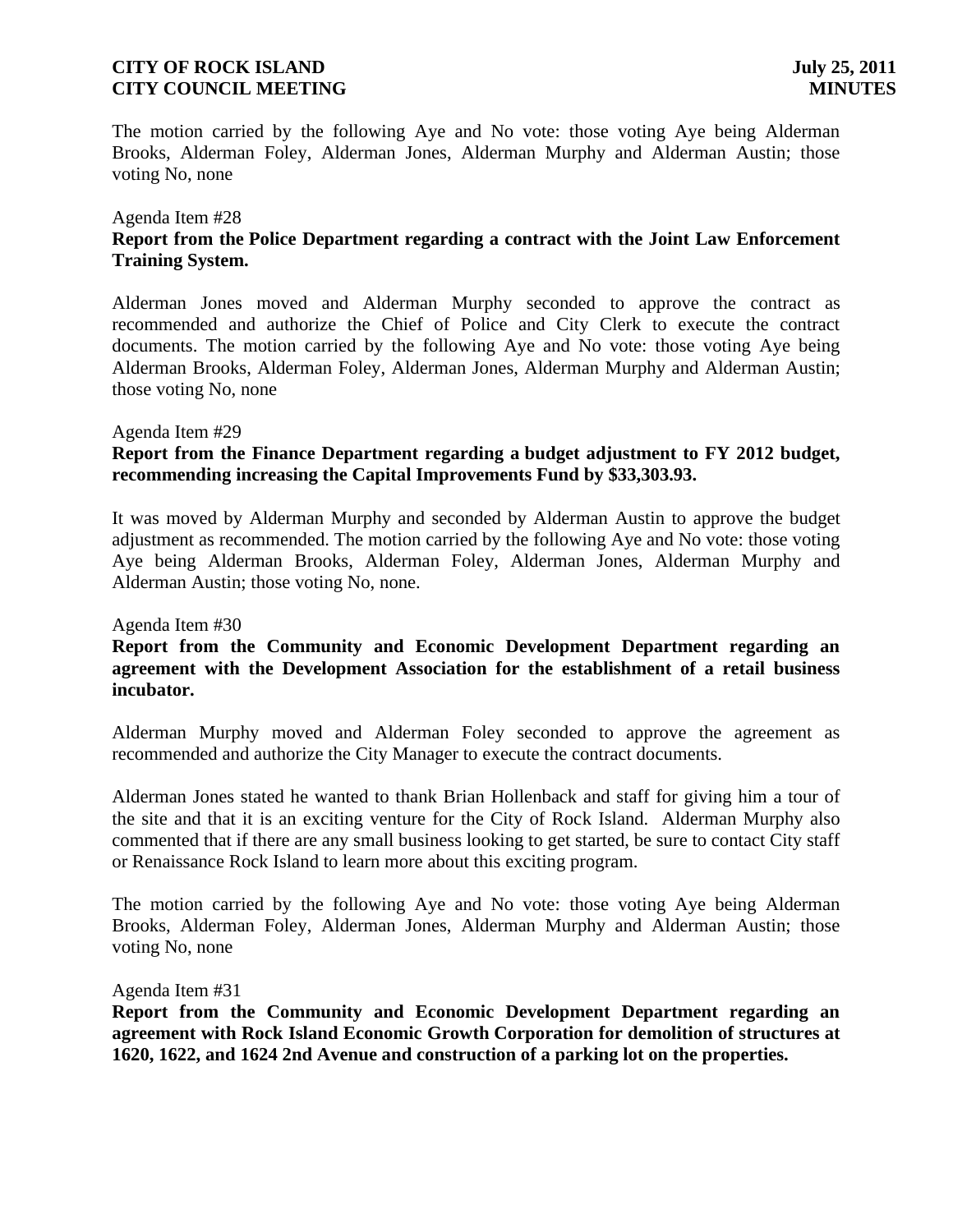Alderman Murphy moved and Alderman Austin seconded to approve the agreement as recommended and authorize the City Manager to execute the contract documents.

Alderman Murphy asked if this was the Goldman property were the roof caved in and if someone could step forward and explain to the citizens why we are looking at demolishing a building in the middle of the block. Brian Hollenback, Renaissance Rock Island, stepped forward and explained that the property was originally donated and while waiting for funding to redevelop the upper floor of this building into apartments, there was significant deterioration in the structure. He said this building has been vacant for at least ten years and is no longer habitable. He stated a parking area in that location would support further business growth in the downtown.

Alderman Jones stated that he has been contacted by several business owners in the downtown area and that some of the services provided downtown take longer than the two hour parking permits, especially if the patrons have lunch and do other shopping, and that changes in the parking situation is something that should be looked at.

Alderman Jones also asked Greg Champagne, Director of Community and Economic Development, about the funds for this project coming from the Transient Dock Grant received last winter and how this would be handled. Mr. Champagne stated that construction on the dock was delayed and would not take place until sometime next summer. If the City were to reallocate this year's money from the dock to the parking lot construction, it would have to be approved during next year's budget process to reallocate the money back into this fund for the boat dock.

Alderman Foley asked Mr. Hollenback if the parking lot would enter from  $2<sup>nd</sup>$  Avenue and exit through the alley. Tom Ayers, Chief Building Official advised that he had reviewed the plans with the City Engineer and they agreed with the site specifications.

Alderman Murphy asked if the alley was in good enough condition that it could withstand the additional traffic. Mr. Hollenback stated that they would be coordinating deliveries to neighboring businesses and also working with them and City staff to make a better presentation.

Alderman Austin asked about a timeline for this project. Mr. Hollenback stated that the building would need to come down as soon as possible and explained the bid process that GROWTH uses for these projects. Greg Champagne advised that the agreement states that the demolition of the building and the construction of the parking lot must begin by August  $1<sup>st</sup>$ , 2011 and be completed by the end of this year.

With no further discussion, Mayor Pauley called for a vote. The motion carried by the following Aye and No vote: those voting Aye being Alderman Brooks, Alderman Foley, Alderman Jones, Alderman Murphy and Alderman Austin; those voting No, none

### Agenda Item #32

**Report from the Board of Local Improvements regarding two Special Assessment Ordinances for improvements to 15th Avenue from 33rd Street to 38th Street and improvements to 16th Avenue from 33rd Street to 38th Street.**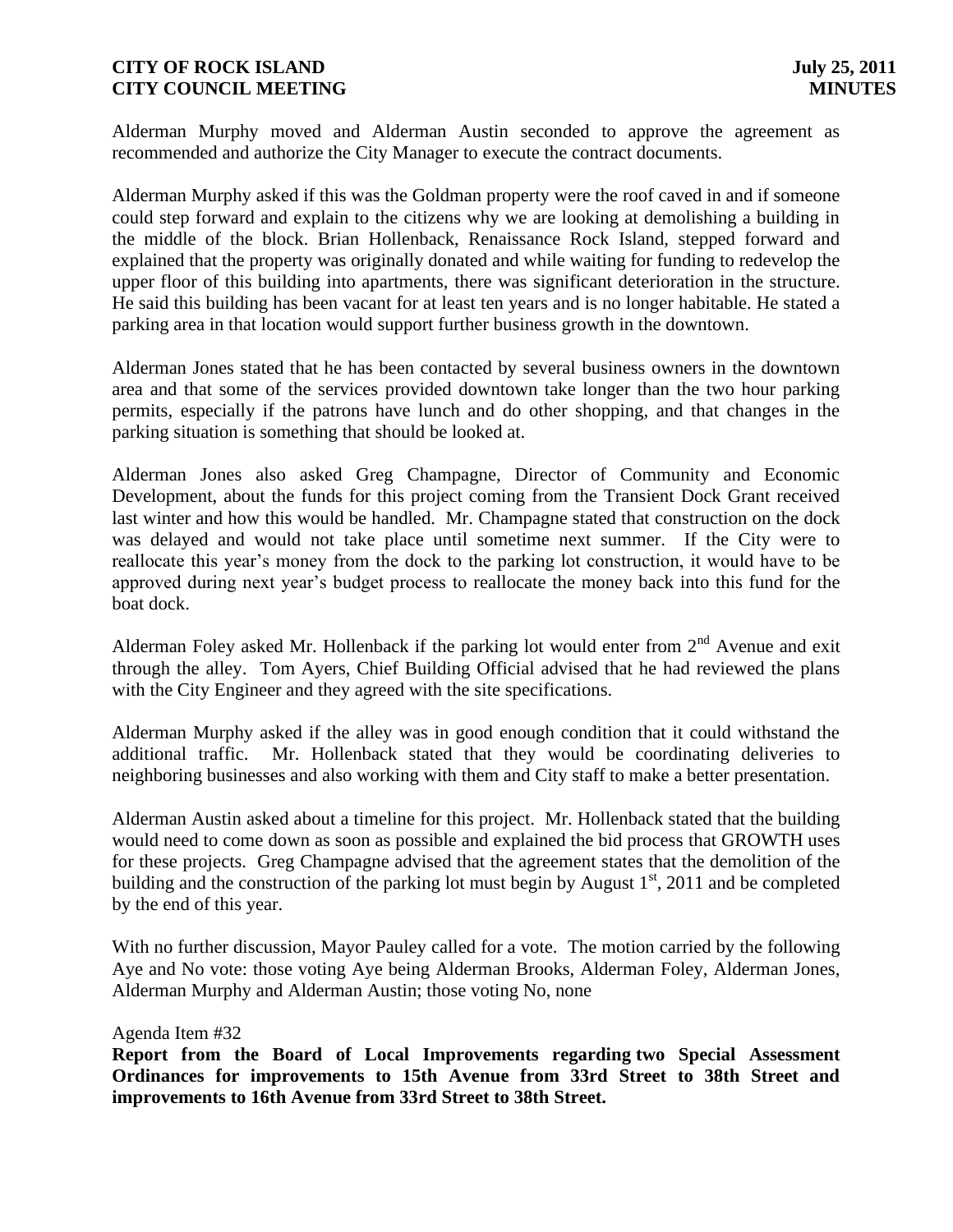Alderman Murphy moved to defer this item until the next meeting because she had some questions she didn't get answered while she was out of town. Alderman Foley seconded. The motion to defer was approved by the following Aye and No vote: those voting Aye being Alderman Brooks, Alderman Conroy, Alderman Foley, Alderman Tollenaer, Alderman Jones, Alderman Murphy and Alderman Austin; those voting No, none.

### Agenda Item #33

## **Report from the Police Department regarding an amendment to an ordinance recommending adding Loitering as an offense that can be heard by the Administrative Hearing Officer.**

It was moved by Alderman Murphy and seconded by Alderman Austin to approve the request as recommended and refer to the City Attorney for an ordinance.

Mayor Pauley asked Chief Harris to explain the ordinance and its purpose. Chief Harris stated that there are some issues with people loitering in the parking ramp – specifically, sleeping and urinating in the stairwells. They could be cited per the current ordinance, but that goes through the circuit court and ties up the court system. He explained that by amending this ordinance, it would allow the Administrative Hearing Officer to hear these cases.

Alderman Jones said he supported the idea and asked Chief Harris if this was something that could also be utilized in the Parking Lot C when it comes to enforcing loitering in the District. Chief Harris said that it would be something they could look into.

The motion carried by the following Aye and No vote: those voting Aye being Alderman Brooks, Alderman Foley, Alderman Jones, Alderwoman Murphy and Alderman Austin; those voting No, none.

### Agenda Item #34

## **Report from Gerald Jones regarding a request from the Martin Luther King Jr. Center to hold an outdoor event on Saturday, August 6th, 2011 from 10:00 a.m. to 4:00 p.m. at the King Center, 630 9th Street.**

It was moved by Alderman Foley and seconded by Alderman Jones to approve the event as recommended, subject to being closed down early if noise complaints are received. The motion carried by the following Aye and No vote: those voting Aye being Alderman Brooks, Alderman Foley, Alderman Jones, Alderman Murphy and Alderman Austin; those voting No, none.

### Agenda Item #35

## **Report from the City Clerk regarding a request from Junior's Tap to hold an outdoor event on Saturday, July 30, 2011 from 3:00 p.m. to 9:00 p.m. at 2536 5th Avenue.**

It was moved by Alderman Foley and seconded by Alderman Murphy to approve the event as recommended, subject to complying with all liquor license regulations and subject to being closed down early if noise complaints are received. The motion carried by the following Aye and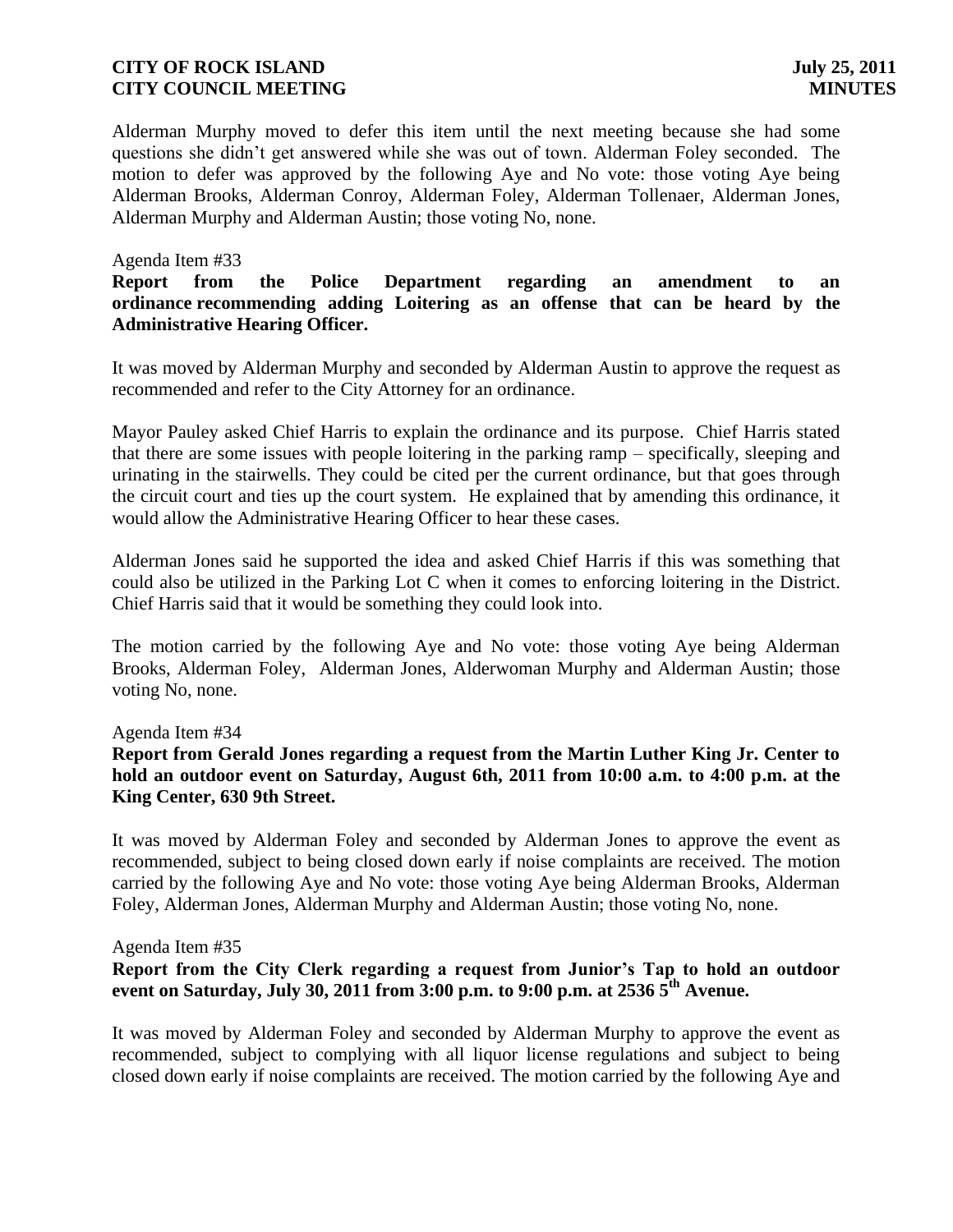No vote: those voting Aye being Alderman Brooks, Alderman Foley, Alderman Jones, Alderman Murphy and Alderman Austin; those voting No, none.

### Agenda Item #36

**Report from the City Clerk regarding a revised Plaza activity application from RIBCO requesting an additional day as part of their annual outdoor Summer Concert Series for Saturday, July 30, 2011.** 

Alderman Jones moved and Alderman Murphy seconded to approve the event as recommended, subject to complying with all liquor and Plaza regulations. The motion carried by the following Aye and No vote: those voting Aye being Alderman Brooks, Alderman Foley, Alderman Jones, Alderman Murphy and Alderman Austin; those voting No, none.

### Agenda Item #37

## **Report from the City Clerk regarding a request from Martinis on the Rock to hold a fundraising event outside on Sunday, August 7, 2011 from 1:00 p.m. to 8:00 p.m.**

It was moved by Alderman Murphy and seconded by Alderwoman Austin to approve the event as recommended, subject to complying with all liquor and to being closed down early if noise complaints are received. The motion carried by the following Aye and No vote: those voting Aye being Alderman Brooks, Alderman Foley, Alderman Jones, Alderman Murphy and Alderman Austin; those voting No, none.

## Agenda Item #38 **Items from the City Manager's Memorandum Packet.**

Acting City Manager Robert Hawes called Linda Johnson, Finance Department, forward and she spoke on the monthly management report.

Acting City Manager Hawes also advised that the status update report was included in the memo packet if the alderman had any questions.

### Agenda Item #39 **Other Business**

Community and Economic Development Director Greg Champagne described the new Rock Solid Rock Island Business Recognition program. The idea is to recognize businesses for their long years of service in the City of Rock Island. At this point there are 7 "Pinnacle" businesses – those being in business for 100 years or more. For these businesses, the City would do things like prepare a proclamation, a trophy and a Key to the City, and do some other things to honor them in the community. A second level of business would be a "Cornerstone" business – those being in continuous operation form 50 – 99 years. Approximately 30 of such businesses have been identified. A third level of business would be a "Foundation" Business, those in operation for  $25 - 49$  years.